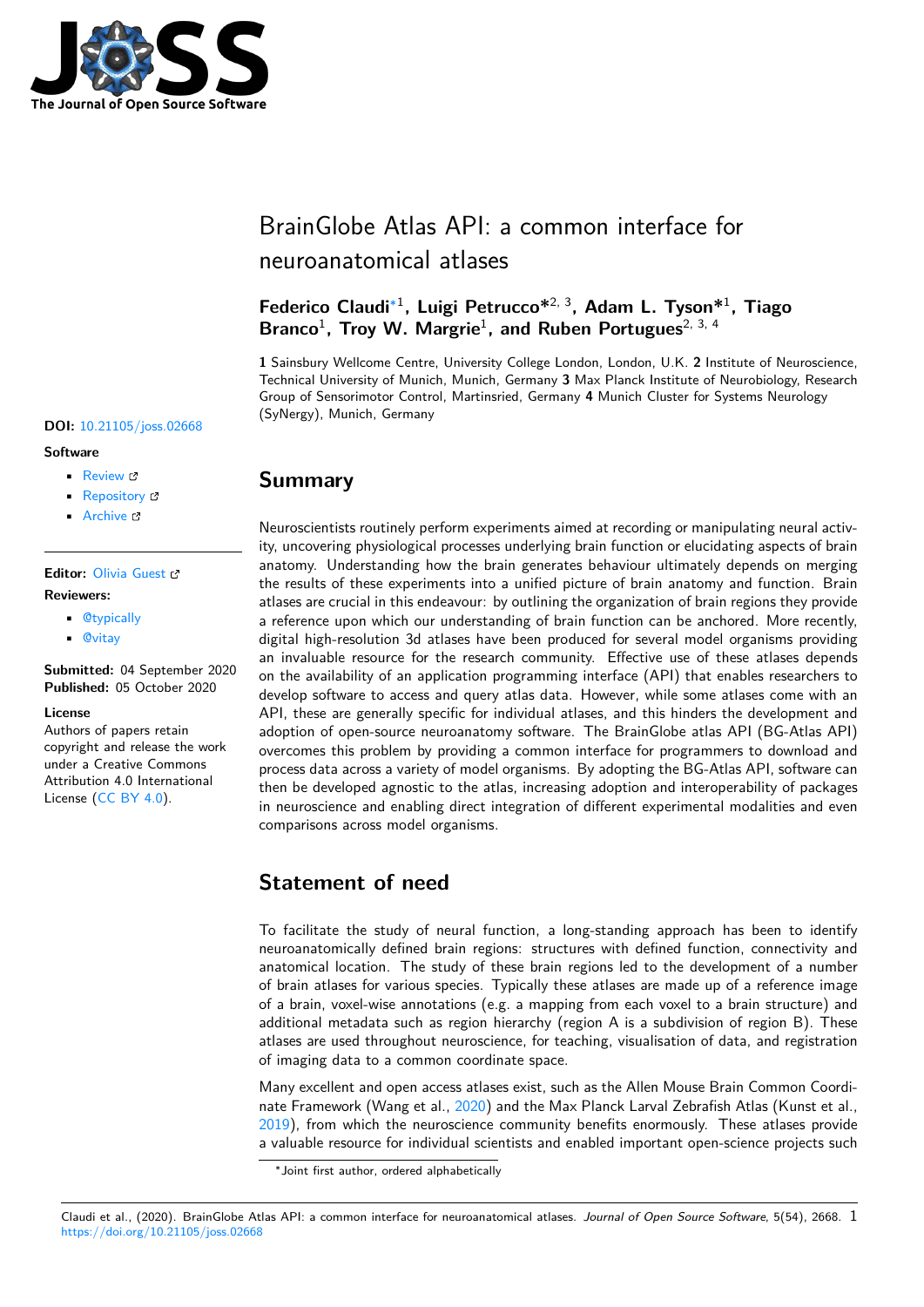

as Janelia Campus' Mouse Light project (Winnubst et al., 2019). Furthermore, for several atlases stand-alone software is available that can be used to explore the atlas' data and requires no coding experience, thus making the atlases accessible to a broader audience. However, to be used in the context of new software (e.g. new visualization tools, or brain registration pipelines) it is necessary that atlases expose their data t[hroug](#page-2-2)h an API. Several commonly used atlases come with APIs, but learning how to use each of them is a time-consuming endavour and can require considerable coding experience. For this reason, often developers produce software that works only with a specific atlas. A single and well documented API that worked across atlases would thus lower the cost of developing new software, which can also be made available for a larger number of scientists. An effort in this direction has been made in the R ecosystem with the natverse package (Bates et al., 2020), but, to our knowledge, no such option exists in Python, which is emerging as the programming language of choice in neuroscience (Muller et al., 2015).

bg-atlasapi was built to address these issues and with two main design goals in mind. The first was to simplify the use of atlases for neuroscientists by p[rovidi](#page-2-3)ng a simple, concise and well-documented API. The second was to reduce the burden required to develop tools that can be used across atlases. Th[e maj](#page-2-4)ority of neuroanatomical software tools developed currently are for a single model organism, yet many of these tools could be of great use for many other neuroscientists.

Developers can use bg-atlasapi to access data from multiple atlases in common formats. Each atlas can be instantiated by passing the atlas name to the BrainGlobeAtlas class. A number of files are provided as class attributes including a reference (structural) image, an annotation image (a map of brain regions coded by voxel intensity), meshes for each brain region, and various metadata such as the authors of the atlas, and the hierarchy of the brain regions. There are methods for many common tasks such as orienting data and parsing the region hierarchy.

Currently six atlases across three species (larval zebrafish, mouse and human) are available (Chon, Vanselow, Cheng, & Kim, 2019; Ding et al., 2016; Kunst et al., 2019; Wang et al., 2020), with work underway to add further atlases (e.g. rat, drosophila). The available atlases were created by parsing their relative online sources and restructuring the data to a standard format. The atlases were then made accessible by hosting the data in a GNode respository (https://gin.g-node.org/bra[inglo](#page-2-5)be/atlases[\). The](#page-2-6) python code [used](#page-2-1) for generating [the a](#page-2-0)tlases is also made available in a separate repository in the BrainGlobe organization: bg-atlasgen. The same code can be used for easily developing new atlases in BG-AtlasAPI's format and we encourage users to contribute new atlases to the project by submitting new scripts to bg-atlasgen.

BG-atlasAPI's flexible infrastructure already proved crucial in the development and extension of two software tools for use in neuroscience: brainreg (Tyson, Rousseau, & Margrie, 2020) for 3D registration of image data between sample and atlas coordinate space and brainrender (Claudi, Tyson, & Branco, 2020) for 3D visualisation of both user-generated data and atlas data. We hope that other developers will use the API, and develop tools that can be used across neuroscience and other research fields, increasing their reach, and preventing dupli[cation](#page-2-7) of effort.

## **Acknowledgments**

We would like to thank Nouwar Mokayes for the assistance in packaging the Max Planck Zebrafish Brain Atlas within BG-atlasAPI. This work was supported by grants from the Gatsby Charitable Foundation (GAT3361, T.W.M. and T.B.), Wellcome Trust (090843/F/09/Z, T.W.M. and T.B.; 214333/Z/18/Z, T.W.M.; 214352/Z/18/Z, T.B.) and by the Deutsche Forschungsgemeinschaft (DFG, German Research Foundation) under Germany's Excellence